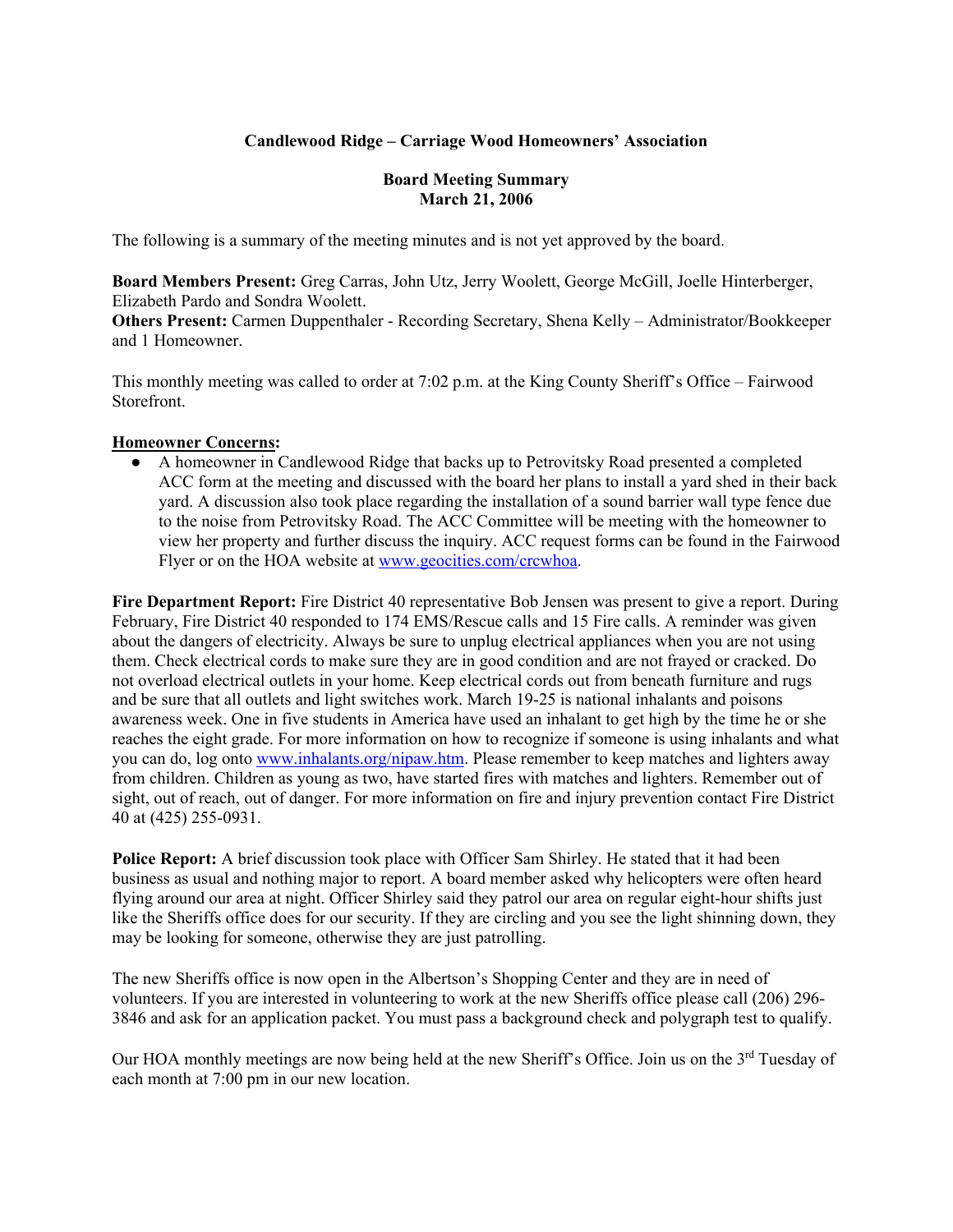**Approval of Last Month's Minutes:** A motion was made to approve the February board meeting minutes as written. It was seconded and passed. Signing of the minutes took place by the board.

**New Business:** None to report.

## **Old Business:**

● **New Website Redesign Project –** Two homeowners committed to the development of a new website for our association have been hard at work and are nearly finished. More information soon to come!

#### **Common Areas Report:**

- Sidewalk repairs along NE corner of CR Park were completed. Pictures of the completed project were reviewed.
- A King County crew repaired several sections of fence around the retention pond in Carriage Wood that had blown down. The repair is temporary and the fence is in bad shape. It will likely fall again before long.
- Canber completed placing 27 additional 2 man rocks along the SE side of CR Park. Hopefully this will discourage cars from driving up on the lawn in this area.
- $\bullet$  A car destroyed the western entrance sign at the 160<sup>th</sup> Ave. SE entrance to Carriage Wood. The HOA will have it replaced once a copy of the police report is received and they determine whose insurance will pay for the damage. Messenger Signs has been sent before and after pictures of the destroyed sign along with rough measurements. They will provide an estimate on cost of rebuilding the sign.
- It appears there is still a lot of activity going on around the bridge in CR Park. There have been efforts to dam the stream with large rocks and fallen tree limbs. The plantings of last fall appear to be surviving but additional plants are needed. It was recommended that the HOA install 40 additional 1 gallon Rosa Ragosa plants in this area. Canber provided an estimate of  $$340 + tax$  to complete the work. A motion was made to accept the offer made by Canber to complete the work. The board passed the motion.
- Lairi Iwasaki has contacted the HOA about having some of our local students help clean up Candlewood Ridge Park as part of a school community project. They have scheduled to cleanup to occur April  $22<sup>nd</sup>$  from 1-2:30 pm.

**Architectural Report:** The ACC Chairperson stated that since last month's meeting, 8 new applications were received and approved as follows:

1 Window Replacement, 2 Cedar Fences, 1 Gutter Replacement, 1 new Deck, 1 House Paint and 2 for major Landscaping.

The ACC Committee would like to remind all homeowners that an Architectural Control Approval Form must be submitted and approval received prior to beginning work on home improvement projects that require ACC approval. ACC request forms can be found in the Fairwood Flyer or on the HOA website at www.geocities.com/crcwhoa.

**Complaints Negotiations Report:** The Complaint Negotiation Chairperson stated that 13 new complaints were received. Some of the complaints on the list were discussed. A conversation regarding multifamily residence took place.

The Complaints Negotiations Committee is looking for volunteers to assist the chairperson. If you are interested in helping with this important committee please contact the HOA by calling (425) 227-4227 or send an email to crcwhoa@hotmail.com.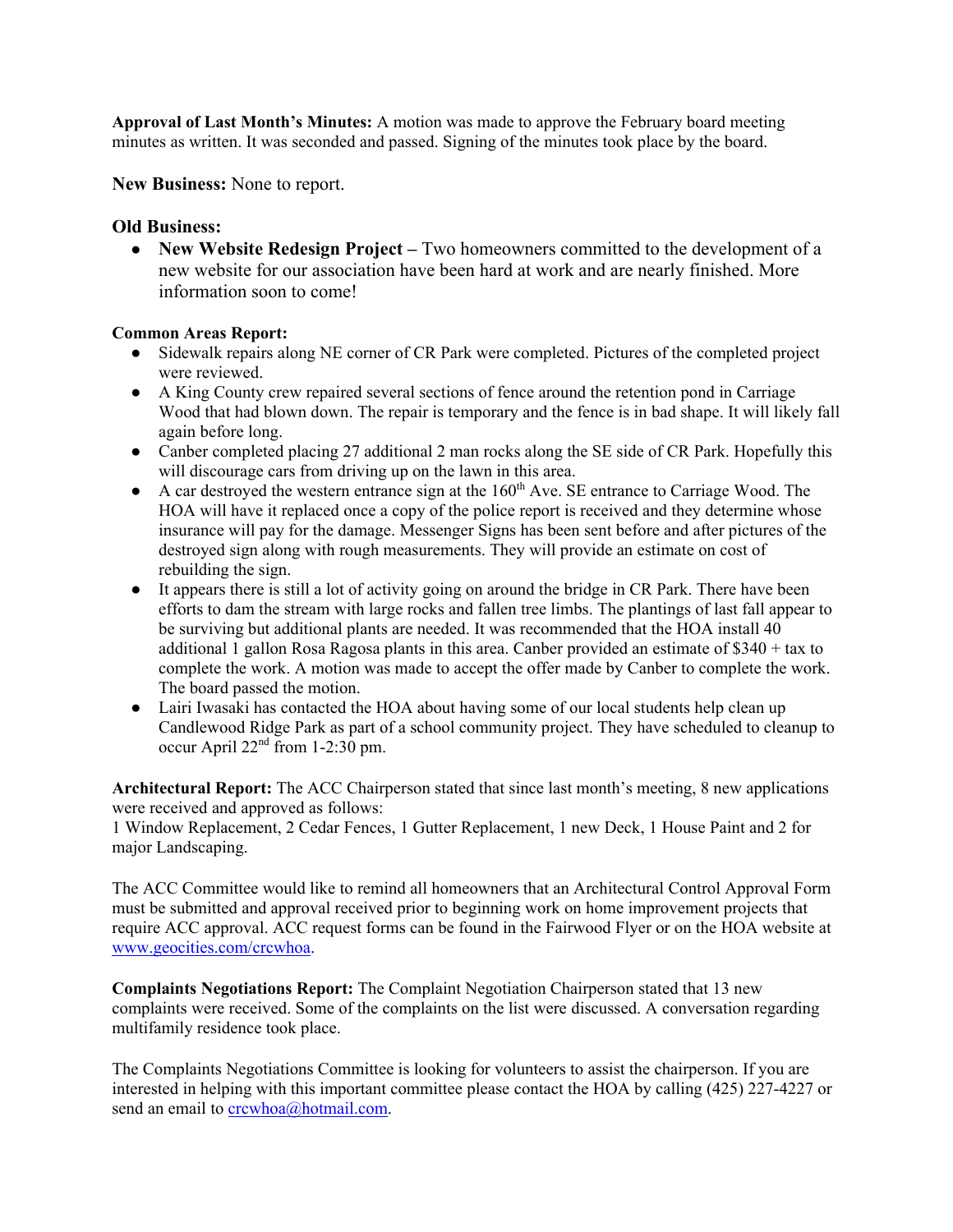All complaints must be received in writing and signed by the author. Your name, address and phone number must be included on the written complaint so that the HOA may notify you that the issue is being addressed. You may then mail your complaint to the HOA address at P.O. Box 58397, Renton, WA, 98058. Complaints are kept confidential and you will remain anonymous.

**Legal and Insurance Report:** Nothing new to report.

**Treasurer's Report:** The February Budget Comparison report was presented and briefly discussed. Just the usual activity occurred for the month and dues payments continue to come in.

**Committee Reports:**

**Capital Improvement Committee – The agreed upon additional big toy equipment for both parks has been ordered. Canber will do the site preparation work required in Carriage Wood Park. None is required in Candlewood Ridge Park. Installation will occur after the equipment arrives at Sitelines. A firm date cannot be set yet, but Sitelines expects the equipment to arrive around the 7th of April.** 

**The Welcoming Committee** – 1 packet was delivered to new renters in Carriage Wood. If you are new to the neighborhood and would like an HOA information packet, call the HOA phone number at (425) 227- 4227 and leave a voice message or send an email to  $crewhoa@hotmail.com$ .

**Block Watch Committee** – If you are interested in resurrecting this important committee please contact the HOA. Volunteers for block watch captains are needed. (425) 227-4227. You can also call the King County Sheriff's Office Fairwood location at (206) 296-3846 to get information on setting up a Block Watch Program.

**Special Topics:** Web and Email address: Email - crcwhoa@hotmail.com Web - www.geocities.com/crcwhoa

A motion was made to adjourn the meeting at 9:08 p.m.

**Next Board Meetings:**

April 18, 2006 May 16, 2006 June 20, 2006 Meetings are held at **7:00 p.m.** at the Sheriff's Office, Albertson's Shopping Center. All Homeowners are welcome to attend. (425) 227-4227

# **Candlewood Ridge / Carriage Wood Announcements & Reminders**